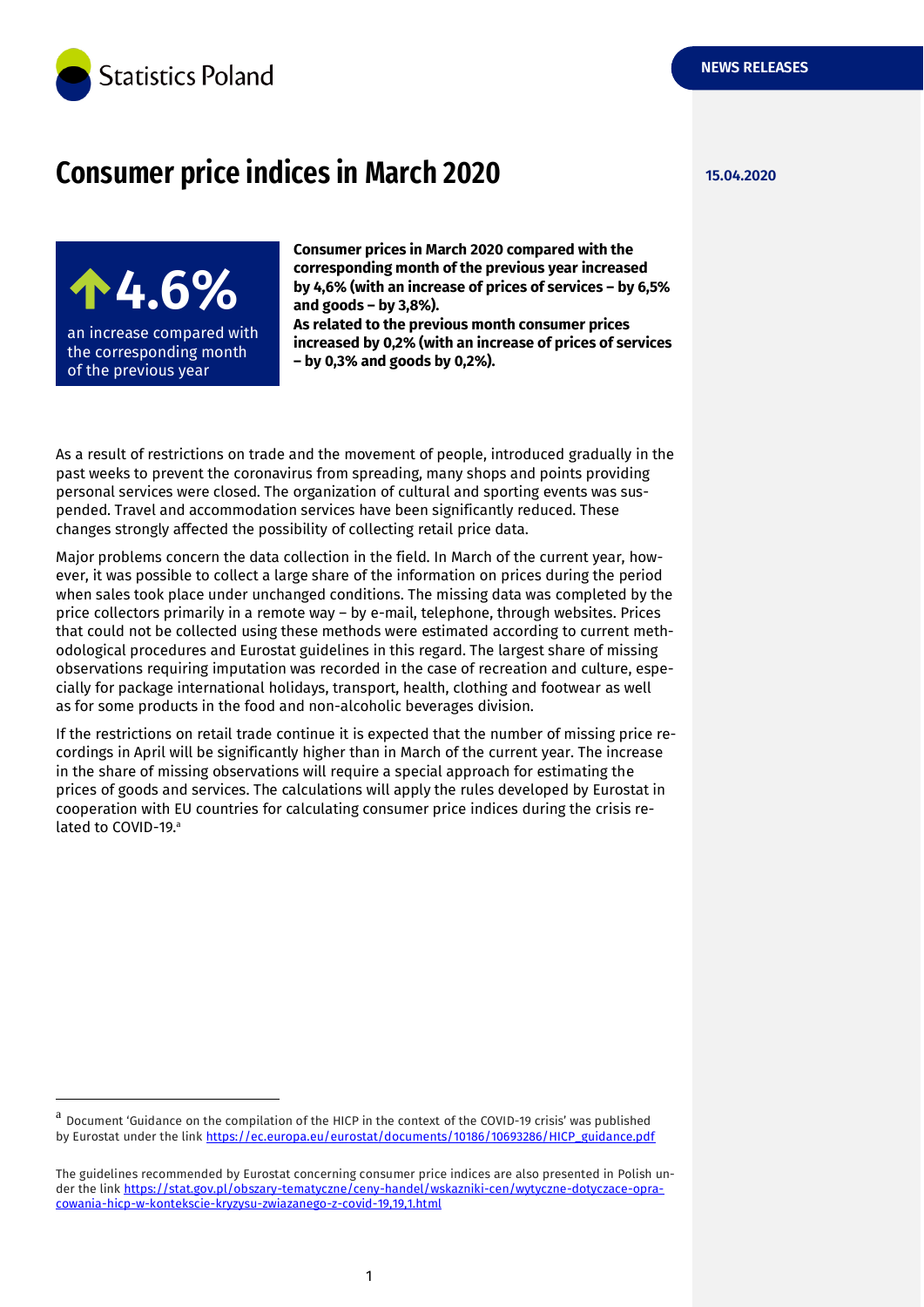#### **Table 1. Consumer price indices in March 2020**

|                                                                            |                     | <b>III 2020</b>     |                      | I-III 2020          |                   | CONTRI-<br><b>BUTION</b>                          |
|----------------------------------------------------------------------------|---------------------|---------------------|----------------------|---------------------|-------------------|---------------------------------------------------|
| SPECIFICATION                                                              | III 2019=<br>$=100$ | XII 2019=<br>$=100$ | $II$ 2020=<br>$=100$ | $I-III$<br>2019=100 | X-XII<br>2019=100 | OF<br>CHAN-<br><b>GES</b><br>$II$ 2020=<br>$=100$ |
| <b>TOTAL</b>                                                               | 104,6               | 101,8               | 100,2                | 104,5               | 102,0             | x                                                 |
| Food and non-alcoholic<br>beverages                                        | 108,0               | 103,6               | 100,8                | 107,7               | 103,6             | 0,21                                              |
| Alcoholic beverages<br>and tobacco                                         | 104,3               | 103,4               | 100,4                | 103,6               | 102,7             | 0,02                                              |
| Clothing and footwear                                                      | 98,3                | 96,7                | 102,5                | 98,5                | 94,9              | 0,12                                              |
| Housing, water, electricity, gas and<br>other fuels                        | 107,5               | 104,9               | 100,4                | 107,0               | 104,3             | 0,07                                              |
| Furnishings, household equipment<br>and routine household mainte-<br>nance | 100,6               | 100,5               | 100,4                | 100,4               | 100,1             | 0,02                                              |
| Health                                                                     | 104,2               | 101,6               | 100,6                | 103,9               | 101,2             | 0,03                                              |
| Transport                                                                  | 98,6                | 96,3                | 97,5                 | 100,7               | 100,2             | $-0,24$                                           |
| Communication                                                              | 102,4               | 100,9               | 100,4                | 102,1               | 100,6             | 0,02                                              |
| Recreation and culture                                                     | 102,5               | 100,5               | 99,1                 | 103,1               | 101,4             | $-0,06$                                           |
| Education                                                                  | 105,0               | 100,9               | 100,1                | 104,9               | 100,8             | 0,00                                              |
| Restaurants and hotels                                                     | 106,3               | 102,0               | 100,4                | 106,0               | 101,7             | 0,02                                              |
| Miscellaneous goods and services                                           | 102,6               | 100,0               | 100,2                | 102,1               | 100,6             | 0,01                                              |

### **Contribution of price changes to the total consumer price index**

In March of the current year, compared with the previous month, the highest contribution to the total consumer price index came from higher prices of Food (by 0,9%), Clothing and footwear (by 2,5%) and Dwelling (by 0,4%), which increased the index by 0,20 pp, 0,12 pp and 0,09 pp, respectively. Lower prices related to Transport (by 2,5%) and Recreation and culture (by 0,9%) decreased the index by 0,24 pp and 0,06 pp, respectively.

Compared with the corresponding month of the previous year, higher prices of Food (by 8,6%) and related to Dwelling (by 5,9%) increased the index by 1,97 pp and 1,42 pp, respectively. Lower prices related to Transport (by 1,4%) and Clothing and Footwear (by 1,7%) lowered the index by 0,14 pp and 0,09 pp, respectively.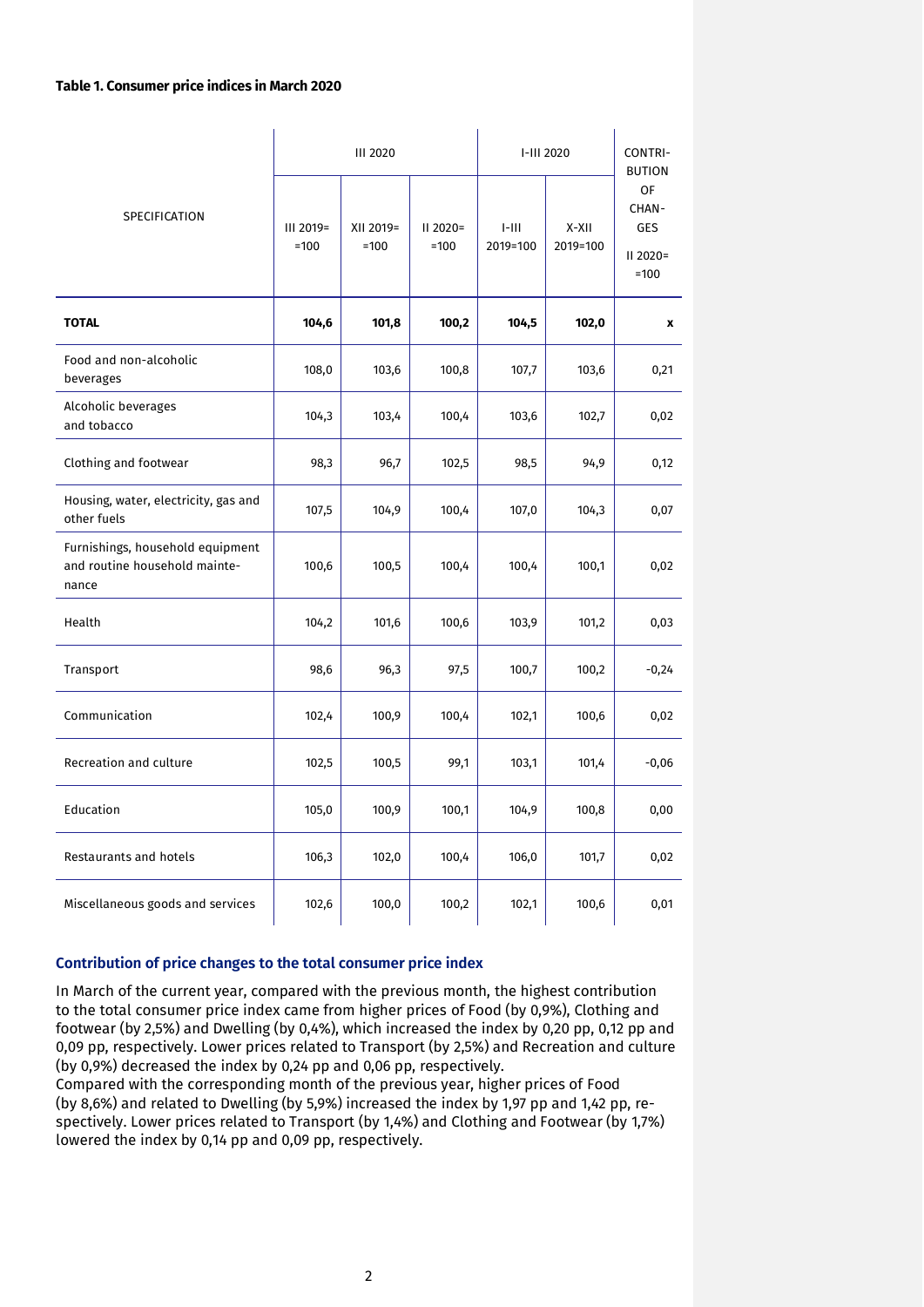#### **Chart 1. Contribution of price changes of selected groups of consumer goods and services in March 2020 (change in pp compared with the previous period)**



## **Chart 2. Weighting system used in the compilations of consumer price indices in 2020**

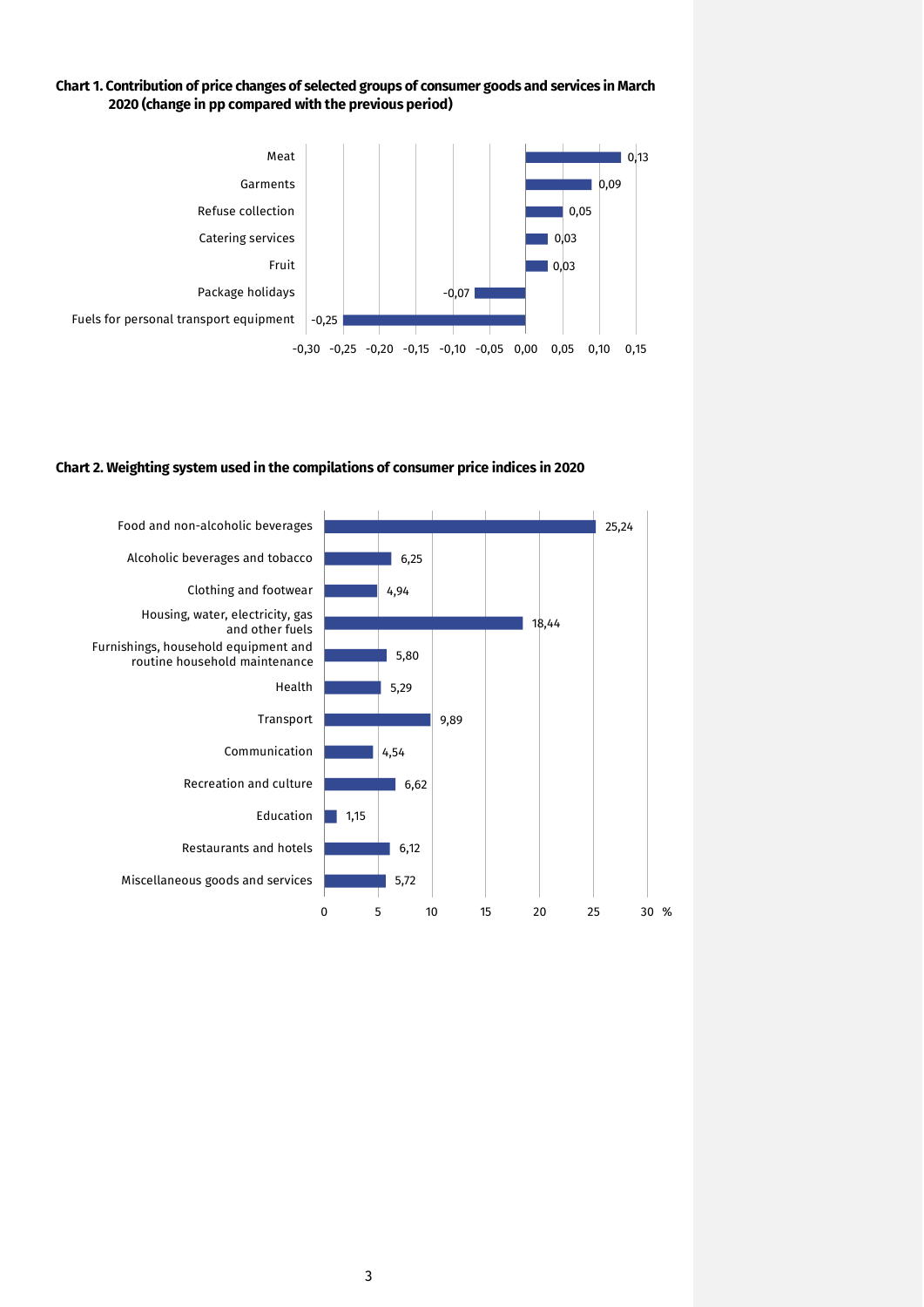



#### **Chart 4. Consumer prices**



**(change in % compared with the corresponding period of the previous year)**





In March 2020 the consumer price index was above the upper band for deviations from inflation target determined by the Monetary Policy Council (2,5% +/- 1 pp)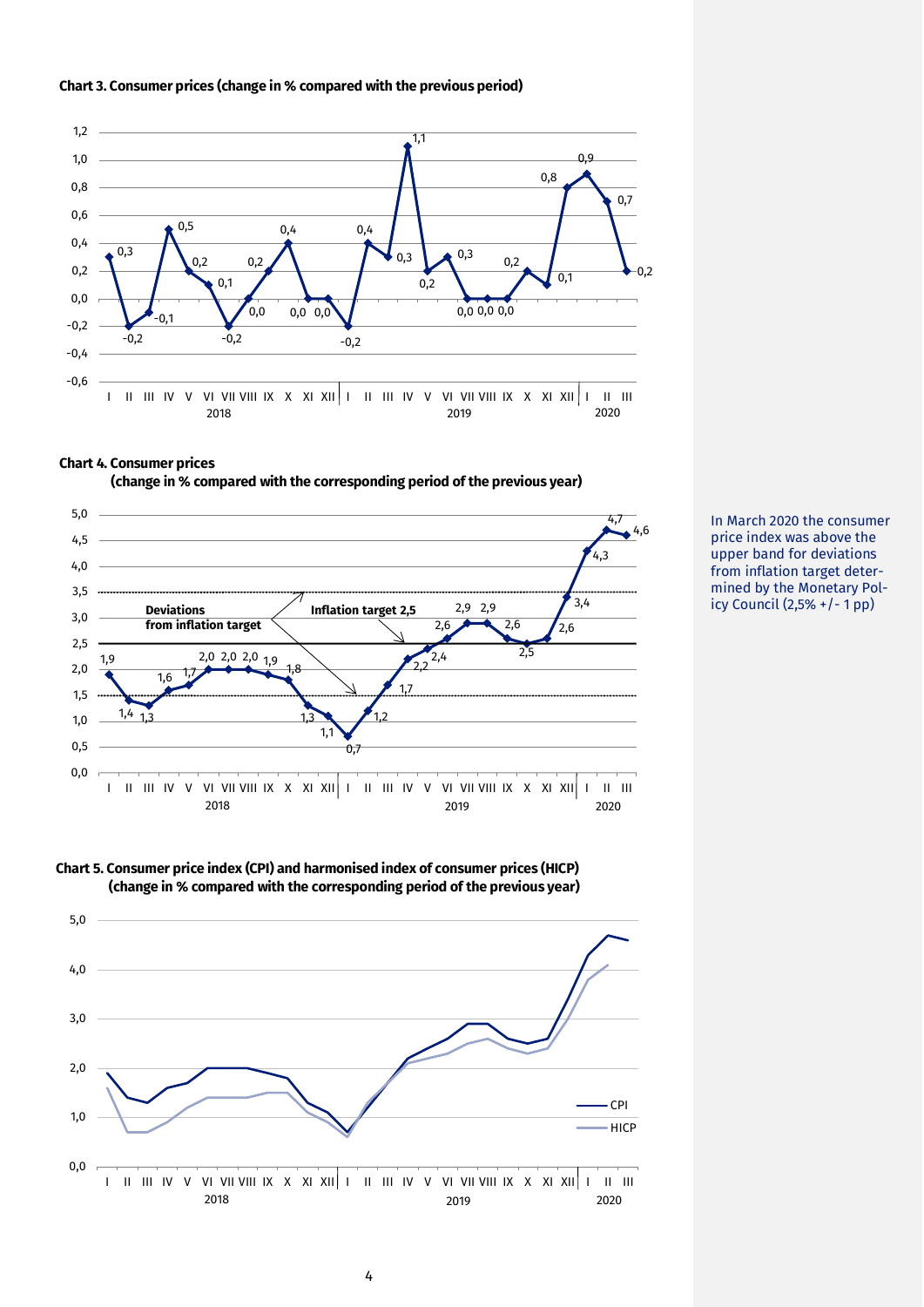## **Table 2. Consumer price indices in March 2020**

|                                                                                                         | <b>III 2020</b>     |                     |                      | I-III 2020            |                       |  |  |
|---------------------------------------------------------------------------------------------------------|---------------------|---------------------|----------------------|-----------------------|-----------------------|--|--|
| SPECIFICATION                                                                                           | III 2019=<br>$=100$ | XII 2019=<br>$=100$ | $II 2020=$<br>$=100$ | I-III 2019=<br>$=100$ | X-XII 2019=<br>$=100$ |  |  |
| <b>TOTAL</b>                                                                                            | 104,6               | 101,8               | 100,2                | 104,5                 | 102,0                 |  |  |
| Goods                                                                                                   | 103,8               | 101,7               | 100,2                | 103,9                 | 101,8                 |  |  |
| <b>Services</b>                                                                                         | 106,5               | 102,0               | 100,3                | 106,3                 | 102,3                 |  |  |
| FOOD, NON-ALCOHOLIC BEVERAGES,<br>ALCOHOLIC BEVERAGES AND TOBACCO                                       | 107,3               | 103,5               | 100,7                | 106,9                 | 103,4                 |  |  |
| FOOD AND NON-ALCOHOLIC BEVERAGES                                                                        | 108,0               | 103,6               | 100,8                | 107,7                 | 103,6                 |  |  |
| Food                                                                                                    | 108,6               | 103,8               | 100,9                | 108,3                 | 103,9                 |  |  |
| of which:                                                                                               |                     |                     |                      |                       |                       |  |  |
| Rice                                                                                                    | 106,3               | 101,7               | 100,3                | 106,2                 | 100,6                 |  |  |
| Flour                                                                                                   | 104,8               | 103,7               | 101,3                | 104,8                 | 101,8                 |  |  |
| <b>Bread</b>                                                                                            | 108,5               | 104,2               | 101,1                | 107,5                 | 103,5                 |  |  |
| Pasta products and couscous                                                                             | 104,3               | 101,5               | 100,5                | 104,0                 | 101,1                 |  |  |
| Meat                                                                                                    | 115,3               | 103,6               | 102,0                | 114,5                 | 104,4                 |  |  |
| of which:                                                                                               |                     |                     |                      |                       |                       |  |  |
| Beef                                                                                                    | 103,1               | 101,9               | 100,7                | 102,4                 | 102,0                 |  |  |
| Veal                                                                                                    | 104,2               | 101,5               | 100,6                | 103,9                 | 101,3                 |  |  |
| Pork                                                                                                    | 127,1               | 101,7               | 102,1                | 125,8                 | 106,0                 |  |  |
| Poultry                                                                                                 | 108,3               | 107,1               | 105,2                | 108,4                 | 104,3                 |  |  |
| Dried, salted or smoked meat                                                                            | 115,2               | 103,6               | 101,1                | 114,1                 | 104,1                 |  |  |
| Fish and seafood                                                                                        | 104,7               | 101,8               | 100,1                | 104,9                 | 101,5                 |  |  |
| Milk, cheese and eggs                                                                                   | 103,3               | 101,8               | 100,4                | 102,8                 | 101,8                 |  |  |
| of which:                                                                                               |                     |                     |                      |                       |                       |  |  |
| Milk                                                                                                    | 107,0               | 103,0               | 100,4                | 105,6                 | 103,5                 |  |  |
| Yoghurt, cream, milk-based desserts,<br>milk-based beverages and other simi-<br>lar milk-based products | 103,5               | 101,6               | 100,3                | 103,6                 | 101,4                 |  |  |
| Cheese and curd                                                                                         | 102,5               | 101,6               | 100,6                | 102,3                 | 101,4                 |  |  |
| Eggs                                                                                                    | 100,7               | 101,0               | 100,2                | 99,1                  | 101,4                 |  |  |
| Oils and fats                                                                                           | 99,3                | 102,4               | 100,7                | 97,9                  | 101,2                 |  |  |
| Vegetable fats                                                                                          | 101,3               | 102,0               | 100,6                | 100,8                 | 100,7                 |  |  |
| Animal fats                                                                                             | 97,8                | 102,7               | 100,9                | 95,7                  | 101,5                 |  |  |
| of which butter                                                                                         | 95,6                | 102,3               | 100,8                | 93,8                  | 100,9                 |  |  |
| Fruit                                                                                                   | 119,3               | 114,9               | 101,7                | 118,0                 | 112,1                 |  |  |
| Vegetables                                                                                              | 107,9               | 104,8               | 99,4                 | 109,3                 | 107,6                 |  |  |
| Sugar                                                                                                   | 106,8               | 101,6               | 100,7                | 110,2                 | 101,3                 |  |  |
| Non-alcoholic beverages                                                                                 | 102,1               | 101,1               | 100,4                | 102,0                 | 100,6                 |  |  |
| of which:                                                                                               |                     |                     |                      |                       |                       |  |  |
| Coffee                                                                                                  | 101,3               | 101,0               | 100,6                | 101,1                 | 100,3                 |  |  |
| Tea                                                                                                     | 101,3               | 101,5               | 100,2                | 101,4                 | 101,3                 |  |  |
| Cocoa and powdered chocolate                                                                            | 104,9               | 103,0               | 100,6                | 104,6                 | 101,8                 |  |  |
| Mineral or spring waters                                                                                | 102,5               | 101,6               | 100,6                | 102,6                 | 100,4                 |  |  |
| Fruit and vegetable juices                                                                              | 103,5               | 101,9               | 100,1                | 103,8                 | 101,5                 |  |  |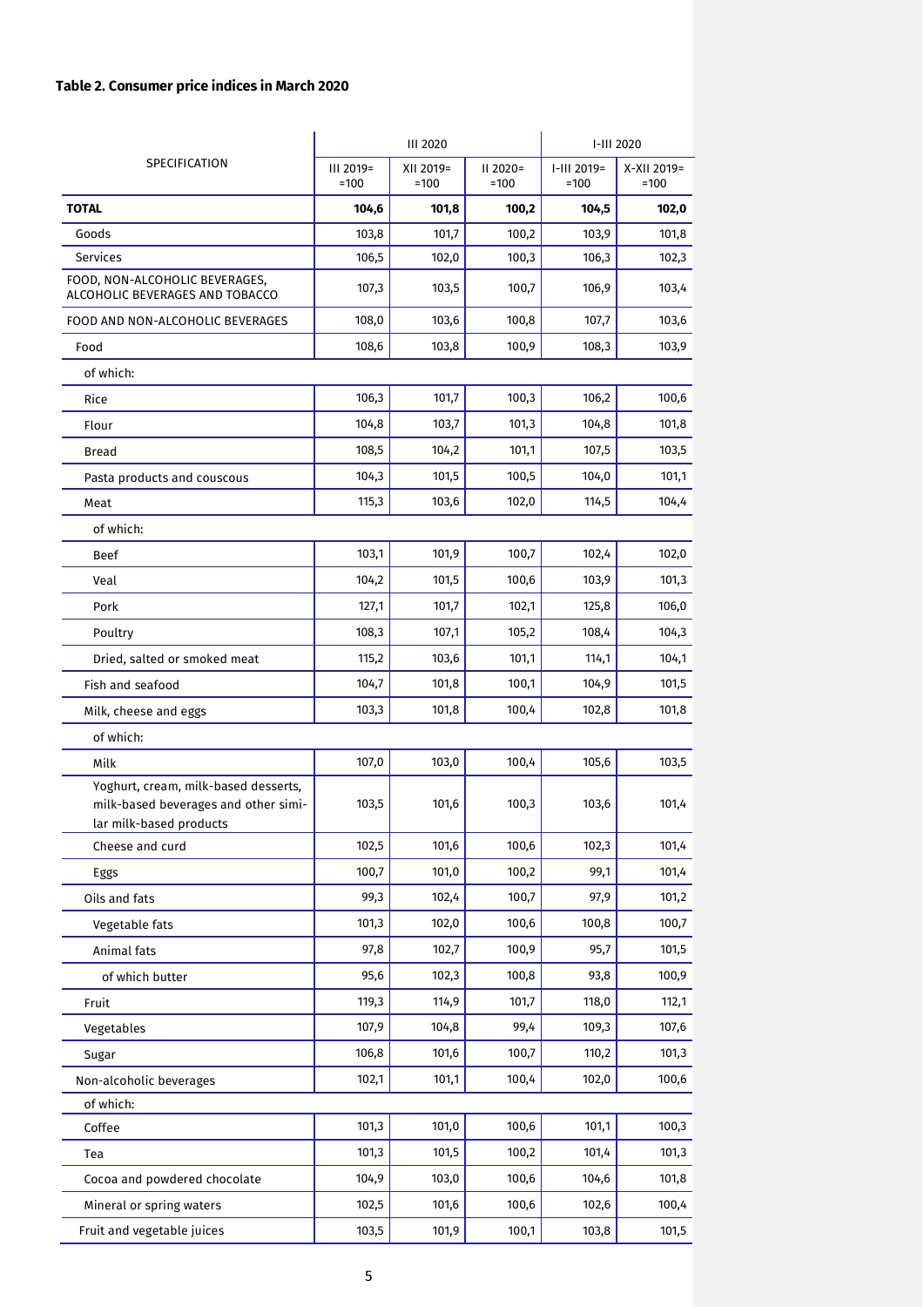|                                                                          | <b>III 2020</b>     |                     |                      | I-III 2020            |                       |
|--------------------------------------------------------------------------|---------------------|---------------------|----------------------|-----------------------|-----------------------|
| SPECIFICATION                                                            | III 2019=<br>$=100$ | XII 2019=<br>$=100$ | $II$ 2020=<br>$=100$ | I-III 2019=<br>$=100$ | X-XII 2019=<br>$=100$ |
| ALCOHOLIC BEVERAGES AND TOBACCO                                          | 104,3               | 103,4               | 100,4                | 103,6                 | 102,7                 |
| Alcoholic beverages                                                      | 103,5               | 103,0               | 100,3                | 103,1                 | 102,3                 |
| Tobacco                                                                  | 106,1               | 104,6               | 100,6                | 105,2                 | 103,8                 |
| <b>CLOTHING AND FOOTWEAR</b>                                             | 98,3                | 96,7                | 102,5                | 98,5                  | 94,9                  |
| of which:                                                                |                     |                     |                      |                       |                       |
| Garments                                                                 | 97,4                | 96,5                | 102,9                | 97,9                  | 94,7                  |
| Footwear                                                                 | 100,4               | 97,0                | 101,8                | 99,8                  | 95,4                  |
| <b>DWELLING</b>                                                          | 105,9               | 103,8               | 100,4                | 105,4                 | 103,3                 |
| HOUSING, WATER, ELECTRICITY, GAS<br>AND OTHER FUELS                      | 107,5               | 104,9               | 100,4                | 107,0                 | 104,3                 |
| of which:                                                                |                     |                     |                      |                       |                       |
| Actual rentals for housing                                               | 106,3               | 102,9               | 100,3                | 106,4                 | 102,5                 |
| Water supply                                                             | 103,2               | 100,9               | 100,1                | 103,0                 | 100,7                 |
| Refuse collection                                                        | 152,9               | 126,8               | 104,0                | 150,3                 | 122,0                 |
| Sewage collection                                                        | 104,9               | 102,1               | 100,4                | 104,7                 | 101,7                 |
| Electricity, gas and other fuels                                         | 105,5               | 104,6               | 99,9                 | 105,0                 | 104,2                 |
| Electricity                                                              | 113,2               | 111,7               | 100,0                | 111,9                 | 110,3                 |
| Gas                                                                      | 98,8                | 98,9                | 99,9                 | 98,9                  | 99,2                  |
| Liquid and solid fuels                                                   | 99,8                | 99,7                | 99,8                 | 99,7                  | 100,0                 |
| Heat energy                                                              | 102,6               | 100,9               | 99,9                 | 102,6                 | 101,1                 |
| FURNISHINGS, HOUSEHOLD EQUIPMENT<br>AND ROUTINE HOUSEHOLD MAINTENANCE    | 100,6               | 100,5               | 100,4                | 100,4                 | 100,1                 |
| of which:                                                                |                     |                     |                      |                       |                       |
| Furniture and furnishings                                                | 99,3                | 100,6               | 100,6                | 98,9                  | 100,0                 |
| Household appliances                                                     | 98,6                | 100,0               | 100,2                | 98,5                  | 99,6                  |
| Cleaning and maintenance products                                        | 101,6               | 100,5               | 100,4                | 101,3                 | 100,1                 |
| Domestic services and household<br>services                              | 106,7               | 103,0               | 100,4                | 106,6                 | 102,6                 |
| <b>HEALTH</b>                                                            | 104,2               | 101,6               | 100,6                | 103,9                 | 101,2                 |
| of which:                                                                |                     |                     |                      |                       |                       |
| Pharmaceutical products                                                  | 103,8               | 101,2               | 100,8                | 103,3                 | 100,7                 |
| Therapeutic appliances and equipment                                     | 101,5               | 100,6               | 99,9                 | 101,5                 | 100,6                 |
| <b>Medical services</b>                                                  | 107,3               | 103,1               | 100,5                | 107,3                 | 102,7                 |
| Dental services                                                          | 105,9               | 103,0               | 100,5                | 105,6                 | 102,4                 |
| Hospital services                                                        | 103,2               | 102,2               | 99,1                 | 102,8                 | 102,7                 |
| <b>TRANSPORT</b>                                                         | 98,6                | 96,3                | 97,5                 | 100,7                 | 100,2                 |
| of which:                                                                |                     |                     |                      |                       |                       |
| Purchase of vehicles                                                     | 96,8                | 100,3               | 99,9                 | 97,3                  | 100,3                 |
| of which motor cars                                                      | 96,6                | 100,3               | 99,8                 | 97,1                  | 100,3                 |
| Fuels for personal transport equipment                                   | 97,1                | 95,2                | 95,4                 | 101,0                 | 100,3                 |
| Diesel                                                                   | 94,8                | 95,7                | 94,5                 | 99,9                  | 101,5                 |
| Petrol                                                                   | 98,4                | 95,9                | 96,3                 | 101,5                 | 98,9                  |
| Liquid petroleum gas and other fuels<br>for personal transport equipment | 96,7                | 88,6                | 92,1                 | 101,1                 | 105,5                 |
| <b>Transport services</b>                                                | 103,6               | 86,3                | 101,1                | 101,8                 | 96,1                  |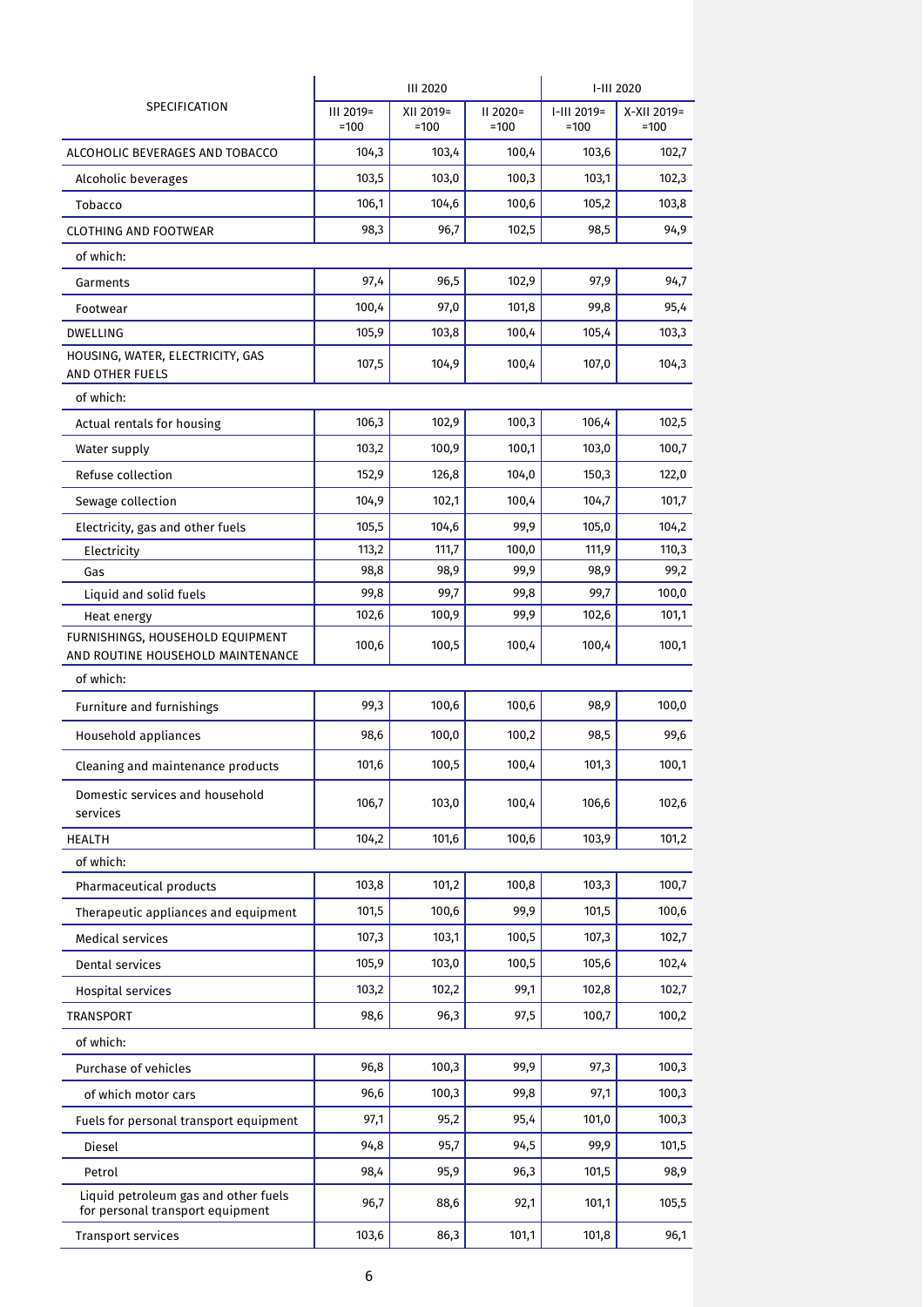|                                                                                           | <b>III 2020</b>     |                     |                      | I-III 2020              |                       |
|-------------------------------------------------------------------------------------------|---------------------|---------------------|----------------------|-------------------------|-----------------------|
| SPECIFICATION                                                                             | III 2019=<br>$=100$ | XII 2019=<br>$=100$ | $II$ 2020=<br>$=100$ | $I-III$ 2019=<br>$=100$ | X-XII 2019=<br>$=100$ |
| <b>COMMUNICATION</b>                                                                      | 102,4               | 100,9               | 100,4                | 102,1                   | 100,6                 |
| of which:                                                                                 |                     |                     |                      |                         |                       |
| Telephone and telefax equipment                                                           | 90,1                | 96,3                | 99,2                 | 90,4                    | 94,8                  |
| Telephone and telefax services                                                            | 102,9               | 101,0               | 100,5                | 102,5                   | 100,8                 |
| RECREATION AND CULTURE                                                                    | 102,5               | 100,5               | 99,1                 | 103,1                   | 101,4                 |
| of which:                                                                                 |                     |                     |                      |                         |                       |
| Audio-visual, photographic and infor-<br>mation processing equipment                      | 95,9                | 99,1                | 100,1                | 95,6                    | 98,8                  |
| Recreational and cultural services                                                        | 102,2               | 101,7               | 100,4                | 102,4                   | 101,2                 |
| of which:                                                                                 |                     |                     |                      |                         |                       |
| Recreational and sporting services                                                        | 104,6               | 102,4               | 100,9                | 104,4                   | 101,7                 |
| Cultural services                                                                         | 101,3               | 101,5               | 100,2                | 101,5                   | 101,0                 |
| of which television and radio licence<br>fees, subscriptions                              | 98,6                | 100,9               | 100,6                | 99,3                    | 99,9                  |
| <b>Books</b>                                                                              | 104,5               | 95,9                | 100,7                | 105,2                   | 97,3                  |
| Newspapers and periodicals                                                                | 105,9               | 103,9               | 100,3                | 104,8                   | 103,5                 |
| Stationery and drawing materials                                                          | 103,3               | 100,6               | 100,1                | 103,2                   | 100,7                 |
| Package holidays                                                                          | 104,9               | 99,0                | 95,7                 | 107,7                   | 103,0                 |
| Package domestic holidays                                                                 | 107,4               | 102,4               | 99,7                 | 107,0                   | 103,0                 |
| Package international holidays <sup>u</sup>                                               | 103,0               | 96,5                | 92,9                 | 108,1                   | 102,9                 |
| <b>EDUCATION</b>                                                                          | 105,0               | 100,9               | 100,1                | 104,9                   | 100,8                 |
| RESTAURANTS AND HOTELS                                                                    | 106,3               | 102,0               | 100,4                | 106,0                   | 101,7                 |
| MISCELLANEOUS GOODS AND SERVICES                                                          | 102,6               | 100,0               | 100,2                | 102,1                   | 100,6                 |
| of which:                                                                                 |                     |                     |                      |                         |                       |
| Personal care                                                                             | 102,4               | 100,8               | 99,9                 | 102,2                   | 100,7                 |
| of which:                                                                                 |                     |                     |                      |                         |                       |
| Hairdressing salons and personal<br>grooming establishments                               | 107,7               | 104,3               | 100,6                | 107,5                   | 103,7                 |
| Articles for personal hygiene and well-<br>ness, esoteric products and beauty<br>products | 101,3               | 100,1               | 99,8                 | 101,1                   | 100,0                 |
| Social protection                                                                         | 108,2               | 104,7               | 100,4                | 108,0                   | 104,0                 |
| Insurance                                                                                 | 103,6               | 95,7                | 100,9                | 101,3                   | 99,4                  |
| Charges by banks and post offices                                                         | 101,1               | 100,0               | 100,0                | 101,1                   | 100,0                 |

 $^{\text{u}}$  The share of estimated data for an agregtae more than 50%